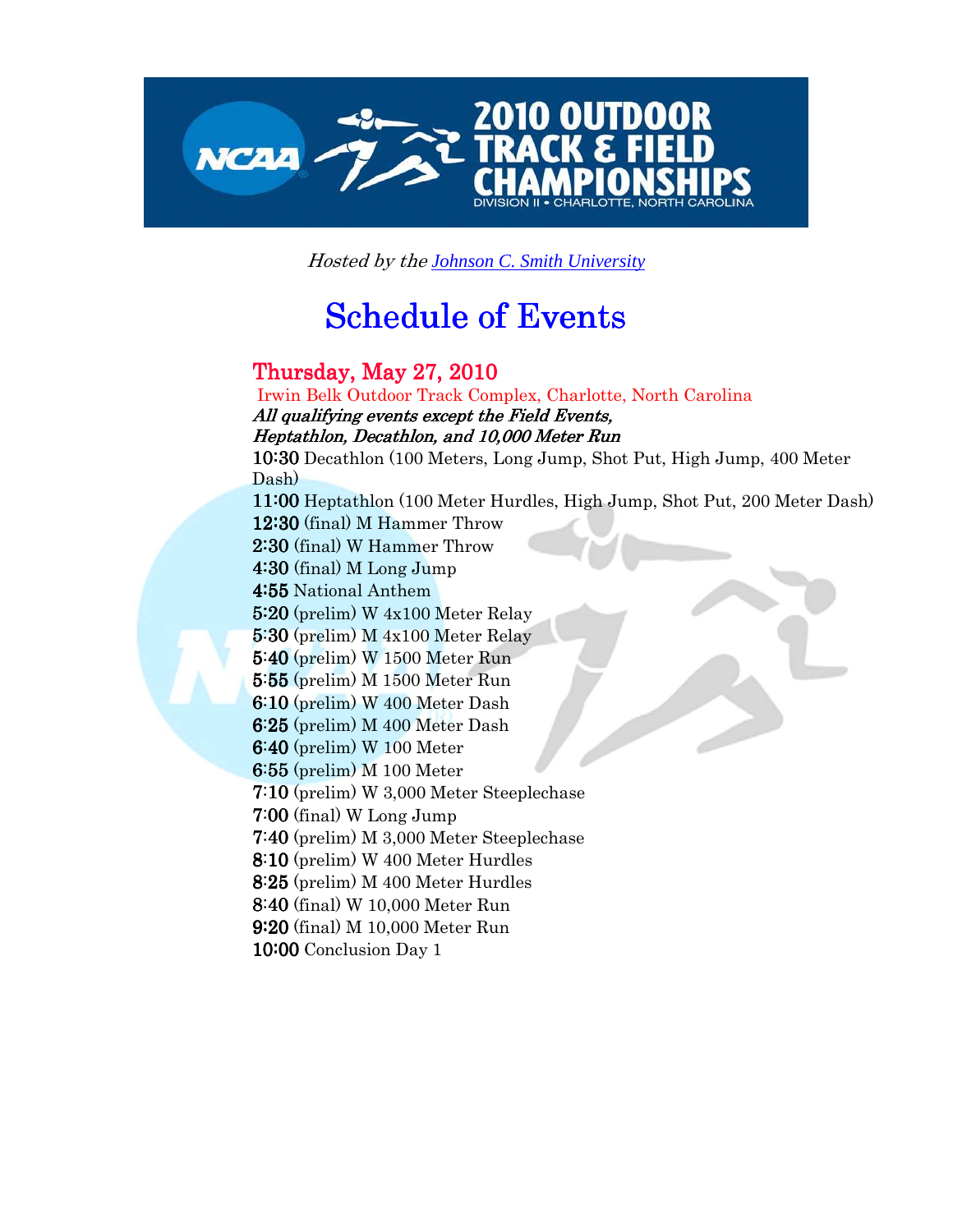

## **Friday, May 28, 2010**

Irwin Belk Outdoor Track Complex, Charlotte, North Carolina All qualifying events except the Field Events, Heptathlon, Decathlon, 10:00 Decathlon (110M Hurdles, Disc, PV, Jav, 1500M) 11:00 Heptathlon (Long Jump, Javelin, 800M Run) 4:55 National Anthem 5:00 (final) M Shot Put 5:05 (final) W Pole Vault 5:10 (final) M High Jump 5:15 (final) W Triple Jump 6:00 (prelim) W 200 Meter 6:15 (prelim) M 200 Meter 7:30 (final) W Shot Put 6:40 (prelim) W 800 Meter Run 6:55 (prelim) M 800 Meter Run 7:20 (prelim) W 100 Meter Hurdles 7:35 (prelim) M 110 Meter Hurdles 7:50(prelim) W 5,000 Meter Run 8:35(prelim) M 5,000 Meter Run 9:10 (prelim) W 4x400 Meter Relay 9:25 (prelim) M 4x400 Meter Relay 9:40 Conclusion Day 2

## Saturday, May 29,  $2010$

Irwin Belk Outdoor Track Complex, Charlotte, North Carolina

**All Final Events** 10:00 M Javelin 12:15 W Javelin 2:30 M Discus 4:25 National Anthem 4:30 W Discus 5:10 W 3,000 Meter Steeplechase 5:25 M 3,000 Meter Steeplechase 5:35 W High Jump 5:40 W 4x100 Meter Relay 5:45 M Pole Vault 5:50 M 4x100 Meter Relay 6:00 M Triple Jump 6:05 W 1500 Meter Run 6:15 M 1500 Meter Run 6:25 W 100 Meter Hurdles 6:32 M 110 Meter Hurdles 6:45 W 400 Meter Dash 6:54 M 400 Meter Dash 7:08 W 100 Meter Dash 7:15 M 100 Meter Dash 7:37 W 800 Meter Run 7:46 M 800 Meter Run 8:01 W 400 Meter Hurdles 8:10 M 400 Meter Hurdles 8:24 W 200 Meter Dash 8:31 M 200 Meter Dash 8:43 W 5,000 Meter Run 9:03 M 5,000 Meter Run 9:30W 4x400 Meter Relay